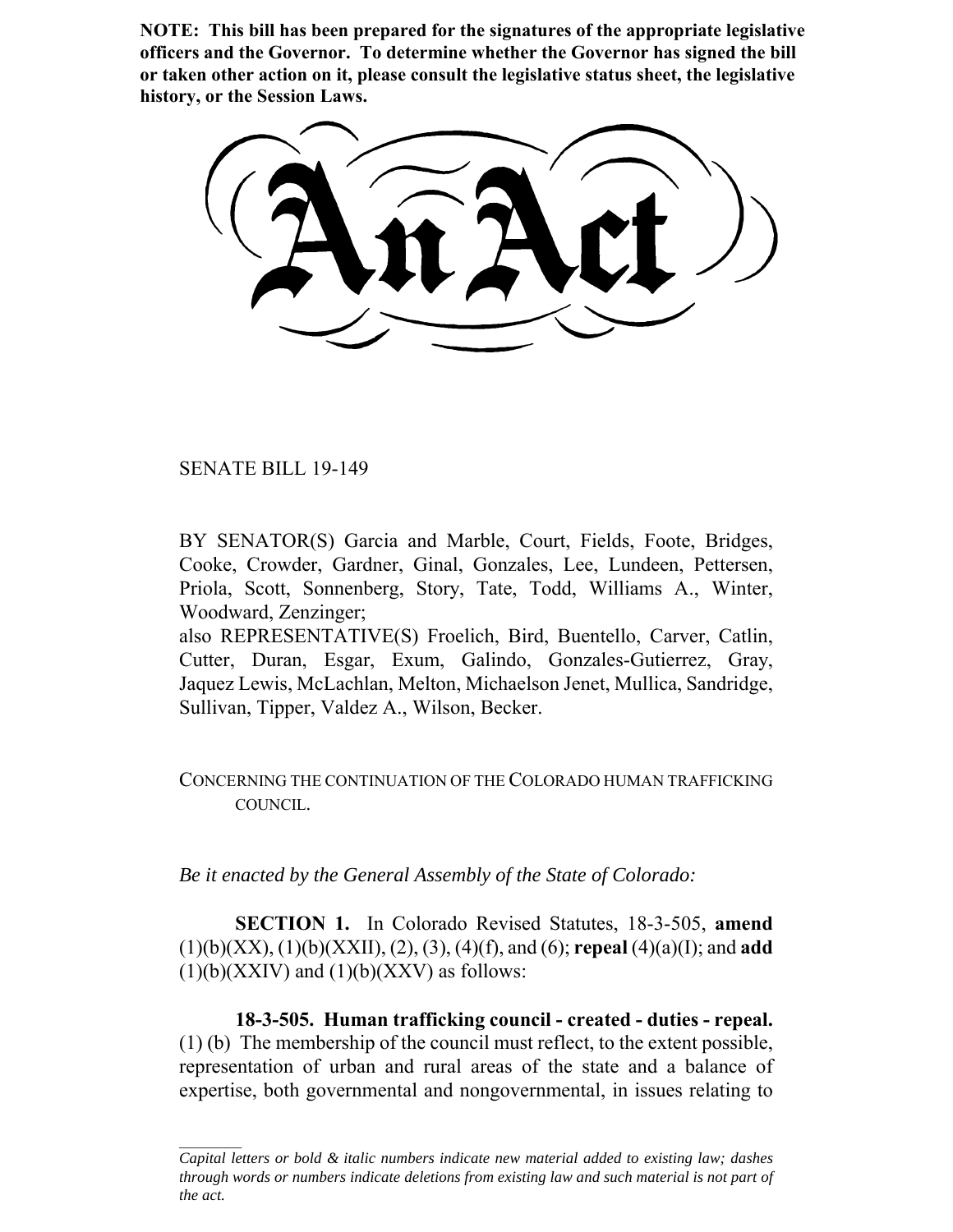human trafficking. The council must include members with expertise in child welfare and human services to address the unique needs of child victims, including those child victims who are involved in the child welfare system. The membership of the council consists of the following persons, appointed as follows:

 $(XX)$  Two FOUR persons who are former victims of human trafficking, one TWO who is a ARE former victim VICTIMS of human trafficking for involuntary servitude and one TWO who is a ARE former victim VICTIMS of human trafficking for sexual servitude, each to be appointed by the governor or his or her designee;

(XXII) One person to be appointed by the commissioner of agriculture; and

(XXIV) A REPRESENTATIVE OF A STATEWIDE COALITION FOR VICTIMS OF DOMESTIC VIOLENCE, TO BE APPOINTED BY THE GOVERNOR OR HIS OR HER DESIGNEE; AND

(XXV) ONE PERSON WHO IS A REPRESENTATIVE OF AN ORGANIZATION FOR VICTIMS OF LABOR TRAFFICKING OR AN INDIVIDUAL WHO HAS EXTENSIVE PROFESSIONAL EXPERIENCE IN ADVOCATING FOR VICTIMS OF LABOR TRAFFICKING, TO BE APPOINTED BY THE GOVERNOR OR HIS OR HER **DESIGNEE** 

(2) Each appointing authority described in subsection (1) of this section shall make his or her appointments to the council on or before August 1, 2014. THE TERM OF A COUNCIL MEMBER SERVING AS OF THE EFFECTIVE DATE OF SENATE BILL 19-149, ENACTED IN 2019, OR ANY COUNCIL MEMBER APPOINTED AFTER THE EFFECTIVE DATE OF SENATE BILL 19-149, ENACTED IN 2019, WILL EXPIRE ON DECEMBER 31 OF THE YEAR THE TERM IS SET TO EXPIRE. THE SUCCEEDING APPOINTEE'S TERM WILL COMMENCE ON THE JANUARY 1 FOLLOWING THE EXPIRATION OF THE PRECEDING TERM. The members of the council shall elect presiding officers for the council, including a chair and vice-chair, from among the council members appointed pursuant to subsection (1) of this section, which presiding officers shall serve terms of two years. Council members may reelect a presiding officer.

(3) (a) Each member of the council shall EXCEPT AS PROVIDED BY

PAGE 2-SENATE BILL 19-149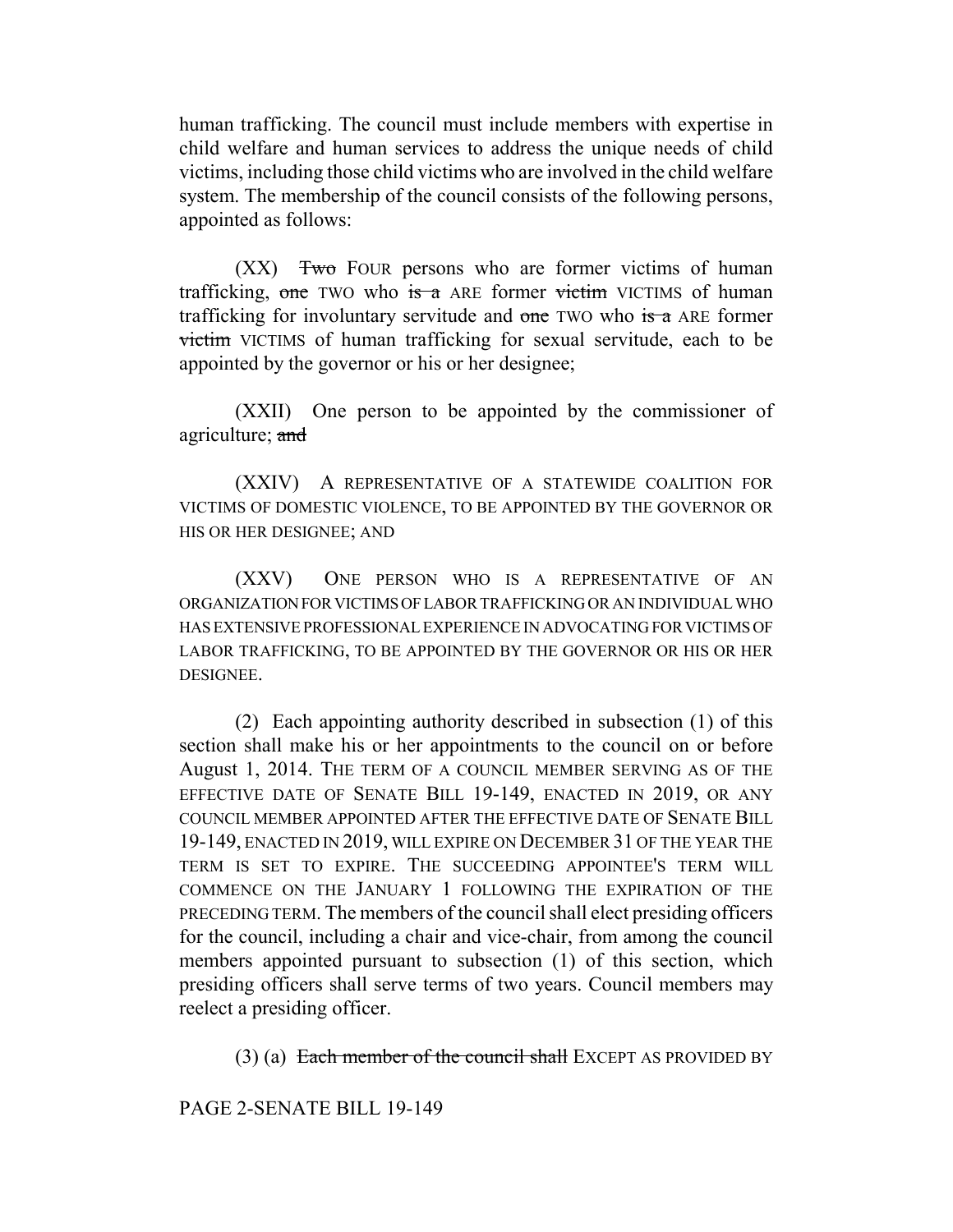SUBSECTION (3)(b) OF THIS SECTION, EACH COUNCIL MEMBER MUST serve at the pleasure of his or her appointing authority for a term of four years. The appointing authority may reappoint the COUNCIL member for an additional term or terms. Members of the council shall COUNCIL MEMBERS MUST serve without compensation but may be reimbursed for actual travel expenses incurred in the performance of their duties.

(b) EACH COUNCIL MEMBER APPOINTED PURSUANT TO SUBSECTIONS  $(1)(b)(I)$  TO  $(1)(b)(IV)$ ,  $(1)(b)(XXII)$ , AND  $(1)(b)(XXIII)$  OF THIS SECTION AFTER THE EFFECTIVE DATE OF SENATE BILL 19-149, ENACTED IN 2019, MUST SERVE AT THE PLEASURE OF HIS OR HER APPOINTING AUTHORITY FOR A TERM OF THREE YEARS.THE APPOINTING AUTHORITY MAY REAPPOINT THE COUNCIL MEMBER FOR AN ADDITIONAL TERM OR TERMS.COUNCIL MEMBERS MUST SERVE WITHOUT COMPENSATION BUT MAY BE REIMBURSED FOR ACTUAL TRAVEL EXPENSES INCURRED IN THE PERFORMANCE OF THEIR DUTIES.

(4) The council shall hold its first meeting on or before November 1, 2014, at a time and place to be designated by the executive director of the department of public safety, or by his or her designee. The council shall meet at least four times each year and shall carry out the following duties:

(a) On or before January 1, 2016, make recommendations to the judiciary committees of the house of representatives and senate, or any successor committees, concerning:

(I) Whether the general assembly should establish standards and a process for the certification of organizations that provide services to victims of human trafficking;

(f) Identify best practices for the prevention of ALL FORMS OF human trafficking, particularly for the prevention of INCLUDING BUT NOT LIMITED TO child sex trafficking AND INVOLUNTARY SERVITUDE TRAFFICKING;

(6) This section is repealed, effective September 1, 2019 SEPTEMBER 1, 2024. Before repeal, the department of regulatory agencies shall review the council pursuant to section 2-3-1203. C.R.S.

**SECTION 2.** In Colorado Revised Statutes, 2-3-1203, **repeal**  $(9)(a)(V)$ ; and **add**  $(15)(a)(VIII)$  as follows:

## PAGE 3-SENATE BILL 19-149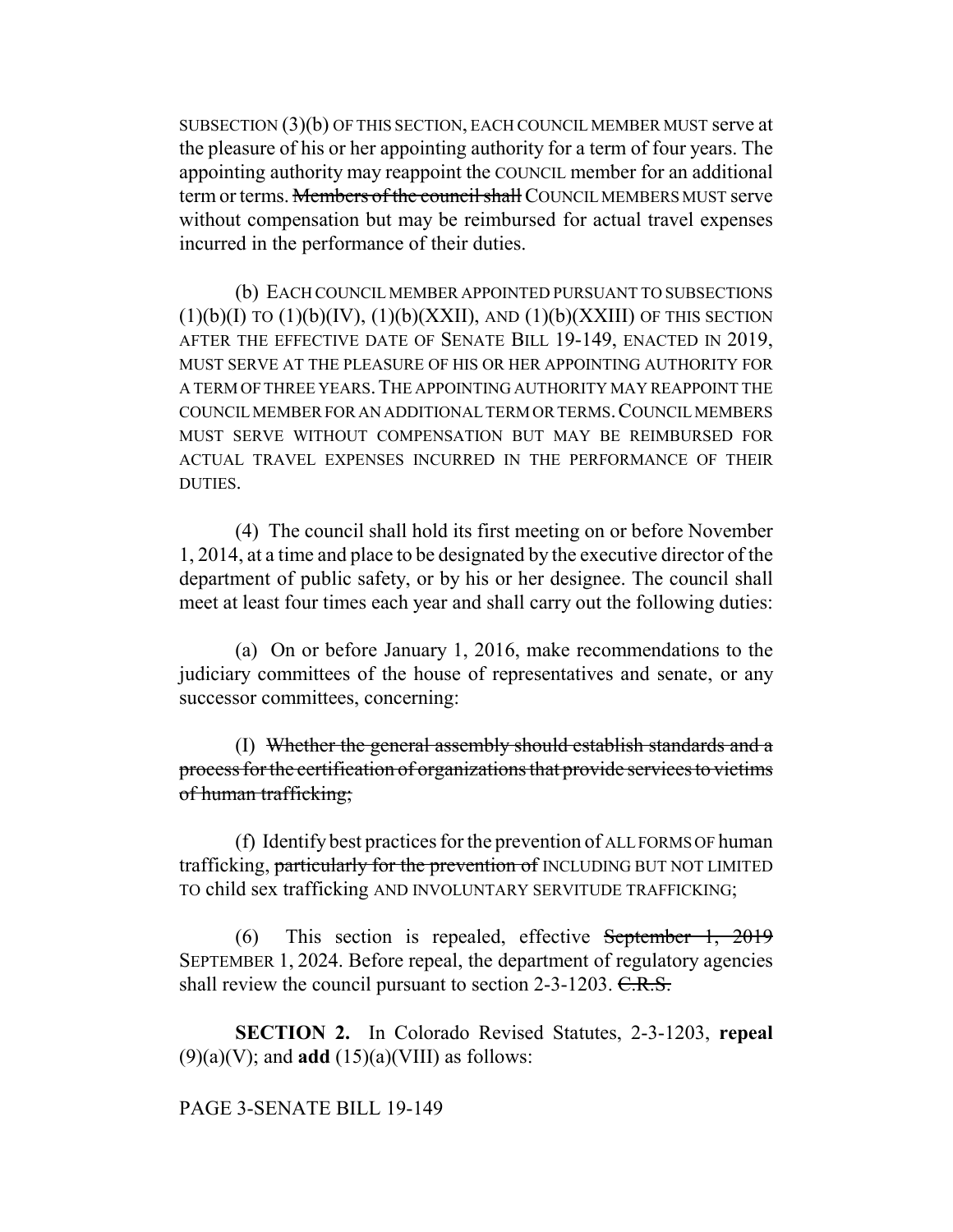**2-3-1203. Sunset review of advisory committees - legislative declaration - definition - repeal.** (9) (a) The following statutory authorizations for the designated advisory committees will repeal on September 1, 2019:

(V) The Colorado human trafficking council created in section 18-3-505, C.R.S.

(15) (a) The following statutory authorizations for the designated advisory committees are scheduled for repeal on September 1, 2024:

(VIII) THE COLORADO HUMAN TRAFFICKING COUNCIL CREATED IN SECTION 18-3-505.

**SECTION 3. Safety clause.** The general assembly hereby finds,